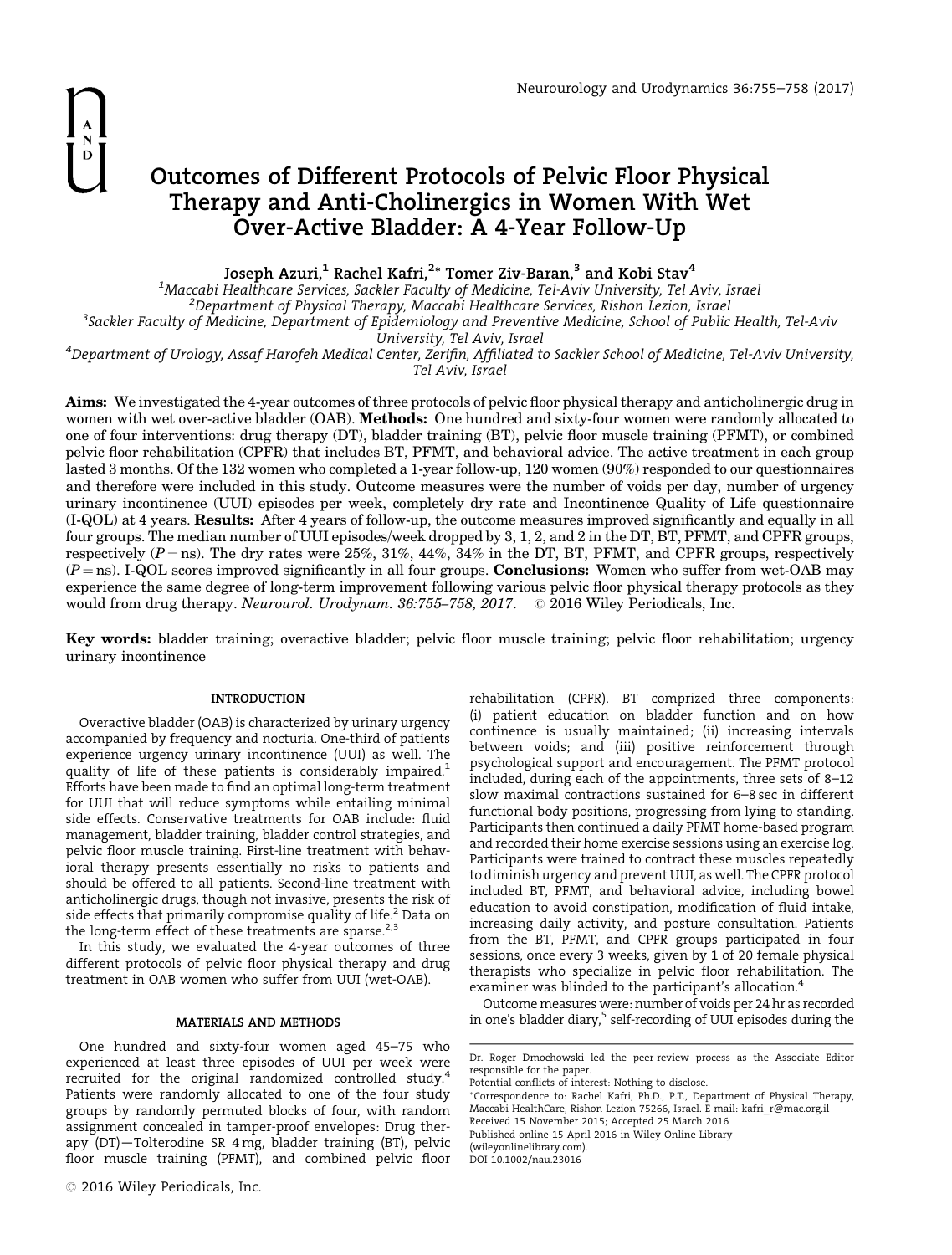# 756 Azuri et al.

previous week,<sup>6</sup> dry rates, and the Incontinence Quality of Life questionnaire (I-QOL) score.<sup>7</sup> Outcomes were recorded at baseline, 3months after active treatment, and at a 12-month follow-up. The main focus of our study was physical therapies rather than medications. Since physical therapies are safe, lacking in known adverse events, we did not document side effects.

The same questionnaires were posted 4 years after the end of the active treatment to 132 women who completed the 12-month follow-up. The questionnaires were sent back to us by e-mail, fax, or in an envelope by post.

Patients' clinical data as well as physician encounters, dispensed prescriptions, and physical therapy treatments were documented in a detailed computerized database.<sup>8</sup> The study protocol was approved by the local ethics committee for experiments in humans and all subjects signed an informed consent form prior to study enrollment.

Categorical data are presented as frequencies and percentages, and continuous data as mean (standard deviation) or median (interquartile range, iqr). Normal distribution was evaluated using the Kolmogorov–Smirnov test and a histogram. Comparison of baseline characteristics between responders and non-responders were evaluated using the Mann–Whitney test, Chi-Square test, or Fischer's exact test. Comparison of baseline characteristics and in 4-year follow-up between treatment groups were evaluated using the Kruskal–Wallis test, Chi-Square test, or Fischer's exact test. When 20% or more of the expected counts in the Chi-Square test were less than five we used the Monte Carlo simulation. To compare the baseline status and 1-year outcome with 4-year outcomes, we used the Wilcoxon Signed Rank Test. Multivariate Logistic Regression was made to evaluate the treatment success between four treatments modalities. The regression included known risk factors (age and body mass index) for UUI. A 2-tailed  $P < 0.05$  was considered statistically significant. Analyses were performed with SPSS software (statistical package for the social sciences, version 22, Chicago, IL).

#### **RESULTS**

The flow of participants through each phase of the trial is presented in Figure 1. Out of 164 women who participated in the original randomized trial, 135 (82.3%) women completed 1-year of follow-up.<sup>4</sup> One hundred and twenty women (90%) responded to our questionnaires and completed a 4-year follow-up and therefore were included in this study.

Baseline demographic and clinical characteristics were similar across the groups (Table I). Baseline characteristics were similar among patients who responded and those who did not respond to our questionnaires.

After 4 years of follow-up, all outcome measures improved significantly compared to the baseline. No significant differences between the four groups were found in the number of voids/24 hr  $(P = 0.635)$ , the number of UUI episodes/week  $(P = 0.206)$ , and the I-QOL score  $(P = 0.354)$ . The dry rates (no incontinence) were similar ( $P = 0.616$ ) across the four groups (Fig. 2), adjusted to age ( $P = 0.370$ ,  $OR = 0.978$ ; 95%CI 0.933–1.026) and body mass index ( $P = 0.424$ , OR  $= 0.975$ ; 95%CI 0.916–1.038). Statistically significant correlation ( $r = -0.499$ ,  $P < 0.001$ ) was found between number of UUI per week and I-QOL scores.

During the follow-up period, 14 patients (11.6%) had used anti-cholinergic drugs: 7, 6, 1 and none of the patients in the DT, BT, CPFR, and PFMT groups, respectively. Thirteen women (10.8%) had practiced pelvic floor physical therapy during the follow-up period: 4, 3, 4 and three patients in the DT, BT, CPFR, and PFMT groups, respectively.

Only one patient who continued with anti-cholinergic drugs was completely dry (7%), compared to five patients who continued practicing pelvic floor physical therapy (38.5%,  $P = 0.032$ ).

Interestingly, 54% of the study population ( $n = 65$ ) suffered from musculoskeletal pain such as low back pain and extremities pain. The presence of pain was significantly associated with the number of UUI/week but not with age, number of voids/24 hr, body mass index or I-QOL score.

#### DISCUSSION

Anticholinergic drugs are one of the main treatments for OAB. However, the adherence rate of these drugs is considered to be very low. After 1 month from commencing the therapy, the discontinuation rate is more than 40% and after one year less than 20% of patients will continue to consume the drug.<sup>9,10</sup> One of the main reasons for the low adherence rate is adverse events. Despite the relatively large number of randomized controlled trials, the overwhelming majority of the trials have short-term follow-up of only 12 weeks.<sup>2</sup>

Behavioral and pelvic floor physical therapies are appealing options since they have no significant potential risks or side effects. Yet, it is not clear whether physical therapies have



Fig. 1. Trial profile showing the flow of participants through each stage of the trial.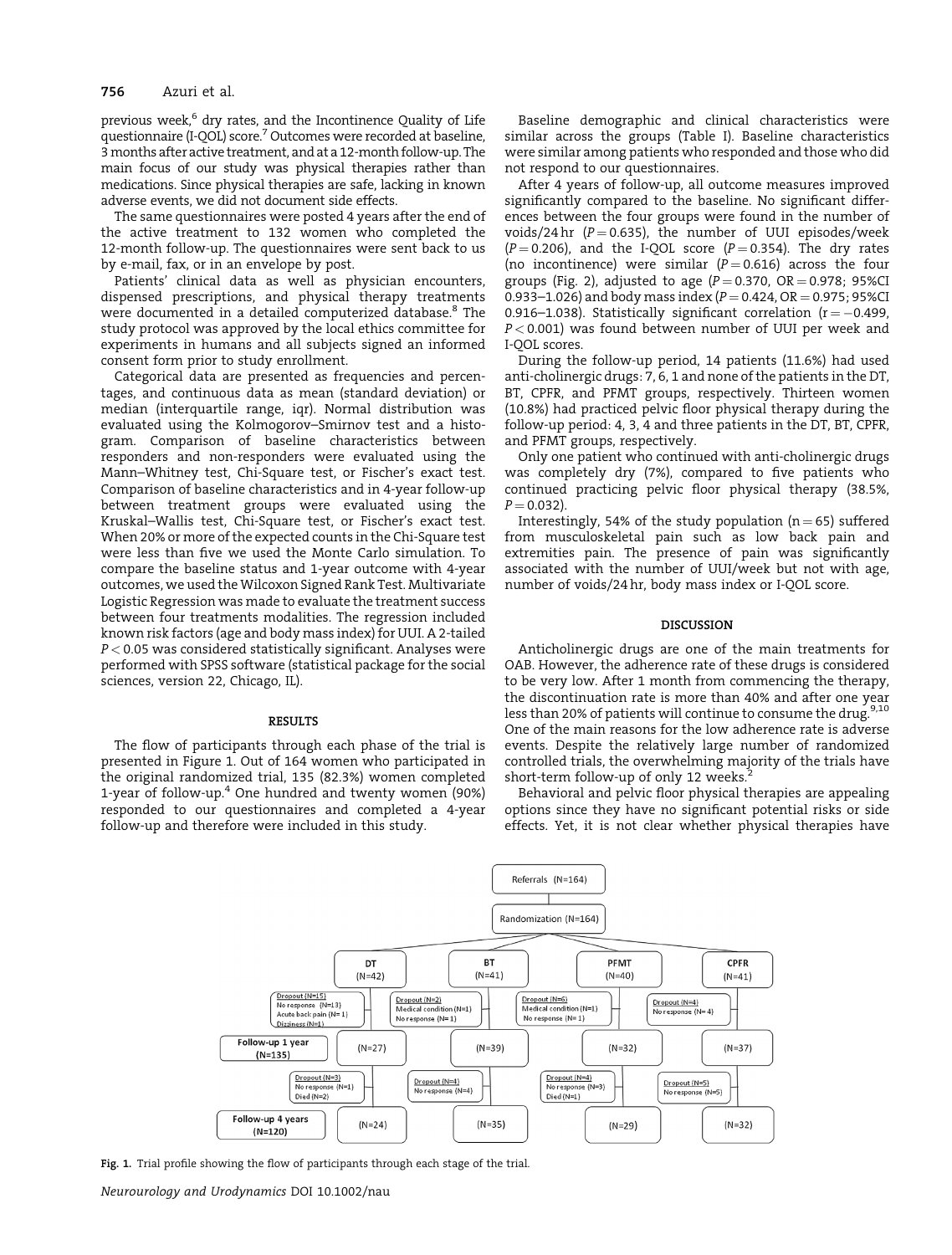|                                                           | DT $(N=24)$ | $BT (N = 35)$ | PFMT $(N=29)$  | CPFR $(N = 30)$ | P-value |
|-----------------------------------------------------------|-------------|---------------|----------------|-----------------|---------|
| Median age (iqr)                                          | $58(51-68)$ | $63(52-68)$   | 59 (54.5-64.5) | 58 (54-67)      | 0.841   |
| Median aducation (years) (igr)                            | $15(12-16)$ | $15(12-17)$   | $15(12-17)$    | $15(12-16.7)$   | 0.987   |
| Median body mass Index (igr)                              | $29(25-32)$ | $27.3(25-32)$ | $28.2(25-32)$  | $25.4(23-31)$   | 0.346   |
| Median parity (igr)                                       | $2(1.2-3)$  | $3(2-4)$      | $2(1.5-3)$     | $3(2-4)$        | 0.175   |
| No. physically active $\langle$ <2 a week) n $\langle$ %) | 15(62.5)    | 23(65.7)      | 22(76)         | 23(72)          | 0.702   |
| No. smoking (%)                                           | 4(17)       | 4(11)         | 3(10)          | 3(10)           | 0.372   |
| No. pts $DM(%)$                                           | 0(0)        | 1(3)          | 2(6)           | 3(10)           | 0.375   |
| No. pts HTN (%)                                           | 2(8)        | 6(17)         | 5(17)          | 4(13)           | 0.747   |
| No. pts taking anti cholinergic drugs (%)                 | 7(29)       | 7(20)         | 0(0)           | 1(3)            | < 0.001 |
| No. pts received pelvic floor physical therapy (%)        | 4(17)       | 3(11)         | 3(10)          | 4(12)           | 0.911   |
| Median voids/24 hr (igr)                                  | $8(6.3-14)$ | $9(7-12)$     | $9(6-11)$      | $7(8-10)$       | 0.635   |
| Median I-QoL (iqr)                                        | 95 (79-105) | 98 (82-104)   | 99 (88-106)    | 93 (69-102)     | 0.354   |
| Median UUI episodes/week (iqr)                            | $2(0-4)$    | $2(0-5)$      | $1(0-3)$       | $1(0-4)$        | 0.206   |

TABLE I. Comparison Between the Four Groups of Baseline Demographics, Co-Morbidities, and Clinical Variables in Women Who Have Completed 4 Years of Follow-Up  $(N = 120)^*$ 

DT, drug therapy; BT, bladder training; PFMT, pelvic floor muscle training; CPFR, combined pelvic floor rehabilitation; I-QoL, incontinence quality of life; UUI, urgency urinary incontinence; DM, diabetes mellitus; HTN, hypertension.

-Data presented as median (inter quartile range [iqr]) or numbers (%).

long-term benefits and whether they are as effective as anticholinergic drugs.<sup>11</sup>

Very few studies have investigated the efficacy of pelvic floor physical therapies in patients with OAB. The treatments that have been tested include bladder training, Kegel exercises, biofeedback-assisted pelvic floor muscle training, and electrical stimulation. The reported subjective improvement/cure rates ranged from 33% to 51%.<sup>12–14</sup> However, these studies have been hampered by considerable disadvantages: small populations

(25–71 patients) with heterogeneous clinical symptoms (diverse lower urinary tract symptoms, mixed urinary incontinence) and short follow-up ranging from 3 to 6 months.

Behavioral training with or without assistance of biofeedback (verbal feedback based on vaginal palpation) showed a mean 60% reduction in incontinence episodes in 222 women who suffer from urgency or mixed incontinence.<sup>15</sup> Yet, the main flaws of this study were heterogeneous clinical symptoms and very short follow-up (8 weeks).



Fig. 2. Comparison of the outcome measures across the 4 groups: I-QOL score, number of voids/24 hr, number of UUI episodes/week, and completely dry rates. I-QOL, Incontinence quality of life; UUI, Urgency urinary incontinence; CPFR, Combined pelvic floor rehabilitation; PFMT, Pelvic floor muscle training; BT, Bladder training; DT, Drug therapy.

Neurourology and Urodynamics DOI 10.1002/nau